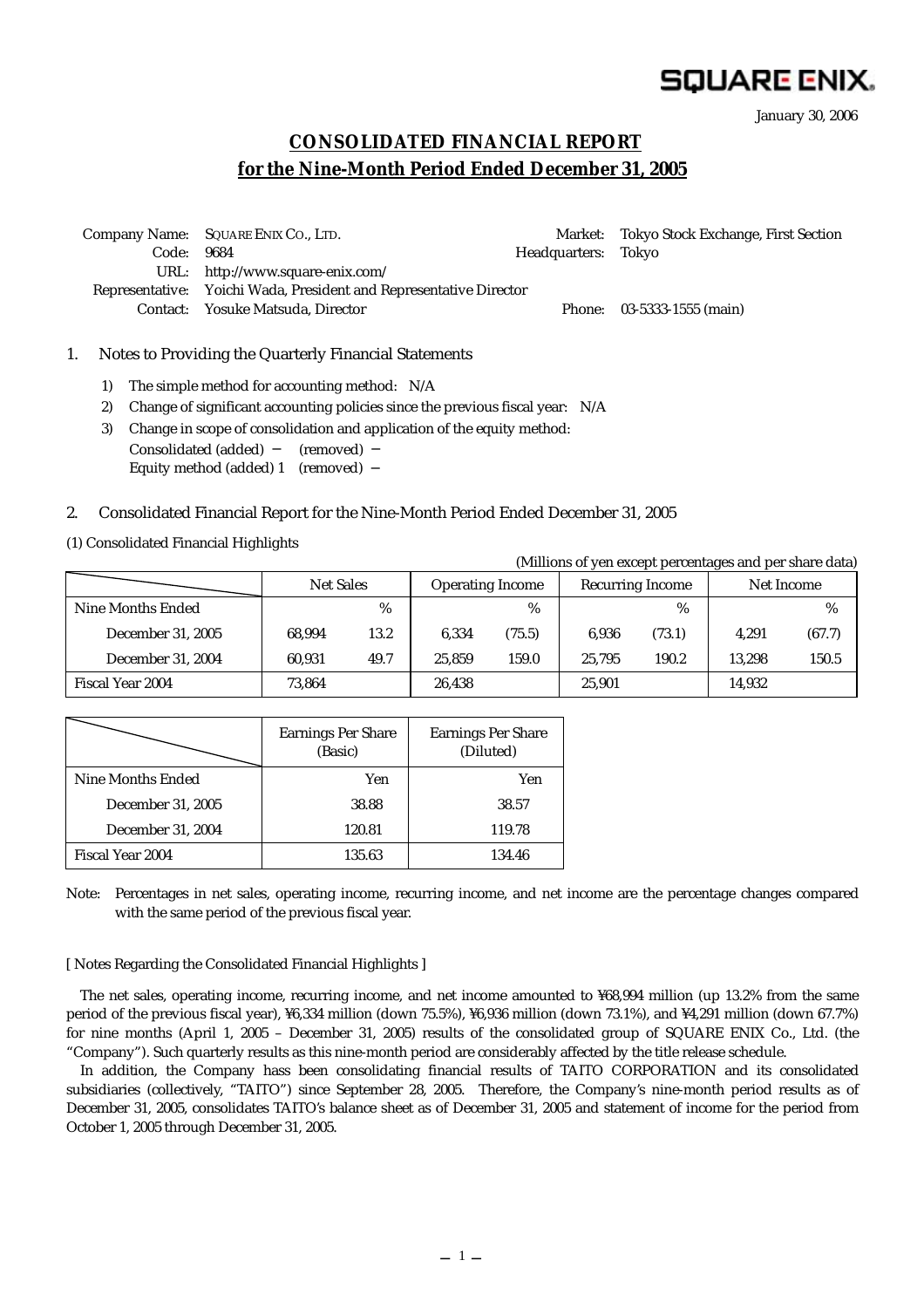#### Games (Offline)

The Company plans, develops, and distributes games for game consoles and mobile game terminals.

During the reporting period (April 1, 2005 – December 31, 2005), the Company released *"Kingdom Hearts II"* on December 22, 2005 for PlayStation2 ("PS2"), and achieved over a million units shipped within three days of the release date (1,100 thousand units in Japan as of December 31, 2005), and *"Romancing SaGa"* (450 thousand units in Japan and 50 thousand units in North America-*ditto*), *"Dragon Quest VIII: Journey of the Cursed King"* (430 thousand units in North America), and *"FRONT MISSION 5"* (180 thousand units in Japan-*ditto*) for PS2, and *"Slime Mori-Mori Dragon Quest 2 Daisensha-to-Shippo-dan"* (260 thousand units in Japan-*ditto*) for Nintendo DS.

Consequently, net sales of the Games (Offline) segment totaled ¥21,199 million (down 43.3% from the same period in the previous fiscal year), and operating income amounted to ¥974 million (down 95.1%).

#### Games (Online)

The Company plans, develops, distributes and operates online games connected to the network.

During the reporting period, in the Games (Online) segment, the operation of MMORPG (Massively Multi-player Online RPG) service, *"FINAL FANTASY XI"* ("FFXI") proceeded at a steady pace with over 500,000 subscribers in Japan, North America and Europe. In addition, "*FRONT MISSION ONLINE*" and "*EVERQUEST II*" were launched during this period.

Consequently, net sales of the Games (Online) segment totaled ¥9,623 million (down 9.2%), and operating income was ¥3,746 million (down 15.7%).

#### Mobile Phone Content

The Company plans, develops and provides content for mobile phones.

During the reporting period, the Company provided various content such as ring tones, wallpaper, games and portals for mobile phone content. The Company is deploying its original content making the best use of its original content such as *"DRAGON QUEST"* and *"FINAL FANTASY,"* which were launched in the previous fiscal year, and the Mobile Phone Content segment performed well.

Consequently, net sales of the Mobile Phone Content segment were to ¥3,659 million (up 17.5%), and operating income amounted to ¥736 million (down 26.4%).

#### Publication

The Company publishes magazines, comics, serial comics and game strategy books.

During this period, the Company published serial comics featured in monthly magazines and game strategy books as well as monthly magazines "SHONEN GANGAN," "G FANTASY," "GANGAN WING," and "YOUNG GANGAN". Despite the lack of publications of game strategy books for major titles in this period, the Publication segment performed well in the sale of comic magazines and serial comics.

Consequently, net sales of the Publications segment totaled ¥6,968 million (down 9.5%), and operating income was ¥185 million (down 23.7%).

#### AM **(amusement machines)**

Sales from TAITO's all business segments such as Amusement Operation and Rental, Sales of Goods and Merchandise and Content Services are included in the results of the AM segment, which has been included in the Company's consolidation since September 28, 2005.

The Company's consolidated statement of income consolidates TAITO's statement of income from October 1, 2005, and the Company's consolidated statement of income for this period consolidates TAITO's statement of income only for the period from October 1, 2005 through December 31, 2005.

Net sales of the AM segment were to ¥20,988 million, and operating loss was ¥234 million.

#### **Others**

The Others segment covers the planning, production, distribution and licensing of the Company titles' derivative products, and the operation of a school for game designers.

An all-computer-generated picture titled *"FINAL FANTASY VII ADVENT CHILDREN,"* which visualizes the world two years after the ending of *"FINAL FANTASY VII,"* was released in September 2005 as an attempt by the Company to develop a new genre. The picture was invited for a screening at the Venice International Film Festival earning great reception, and the sales have been quite successful.

Net sales in the Others segment totaled ¥6,554 million (up 209.8%), and operating income amounted to ¥2,145 million (up 250.3%).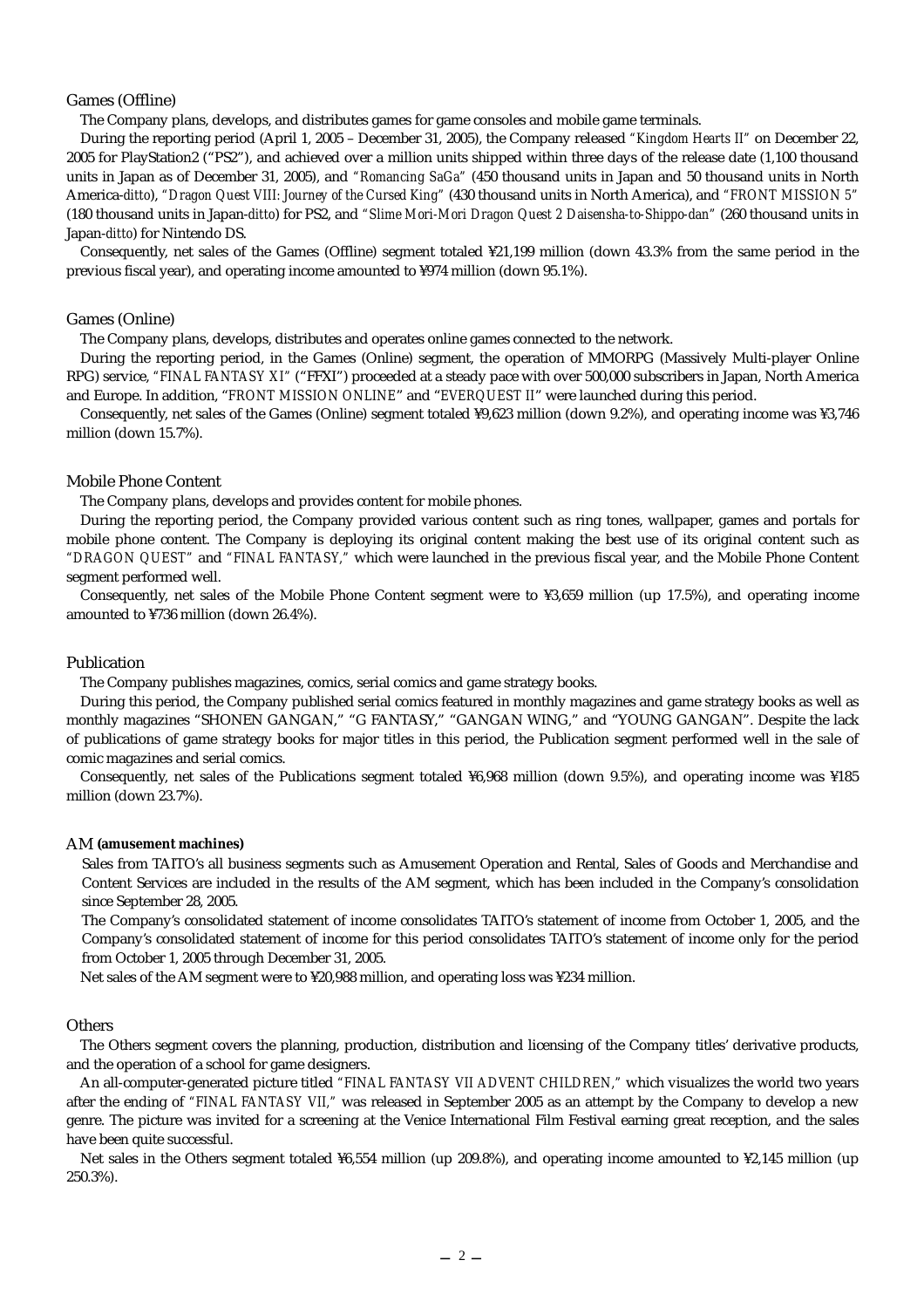#### (2)Consolidated Financial Position

#### (Millions of yen except percentages and per share data)

|                   | <b>Total Assets</b> | <b>Total Shareholders'</b><br>Equity | Ratio of<br><b>Shareholders' Equity</b> | Shareholders' Equity<br>Per Share |
|-------------------|---------------------|--------------------------------------|-----------------------------------------|-----------------------------------|
| Nine Months Ended |                     |                                      | %                                       | Yen                               |
| December 31, 2005 | 192,247             | 108,049                              | 56.2                                    | 977.73                            |
| December 31, 2004 | 130.326             | 106.998                              | 82.1                                    | 971.81                            |
| Fiscal Year 2004  | 131,695             | 108,933                              | 82.7                                    | 988.19                            |

#### [ Consolidated Statement of Cash Flows ]

(Millions of yen) From Operating Activities From Investing Activities From Financing Activities Closing Cash and Cash Equivalents Nine Months Ended December 31, 2005 (10,074) (10,074) (56,828) 44,159 (59,030 December 31, 2004 15,787 919 (3,091) 72,486 Fiscal Year 2004 24,873 574 (2,907) 81,243

#### [ Notes Regarding the Consolidated Financial Position ]

 Cash and cash equivalents at the end of this period were ¥59,030 million. The cash flow status and contributing factors are as follows.

#### 1) Cash flows from operating activities

Net income before taxes amounted to ¥7,113 million. However, mainly due to payments for corporate taxes and increase in accounts receivable, cash and cash equivalents used in operating activities amounted ¥10,074 million.

#### 2) Cash flows from investing activities

Cash and cash equivalents used in investing activities were ¥56,828 million. This was primarily due to acquisition of shares of TAITO CORPORATION.

#### 3) Cash flows from financing activities

Mainly due to fund procurement by the issuance of zero-coupon WRT bonds, cash and cash equivalents provided by financial activities were ¥44,159 million.

#### 3. FY2005 Forecasts – Consolidated

At this point, there is no revision to the Company's forecasts of FY 2005 consolidated results announced on November 18. 2005.

#### ■ Attachments

Quarterly Consolidated Balance Sheet (summary), Quarterly Consolidated Statements of Income (summary), Quarterly Consolidated Statements of Cash Flows, and Segment Information.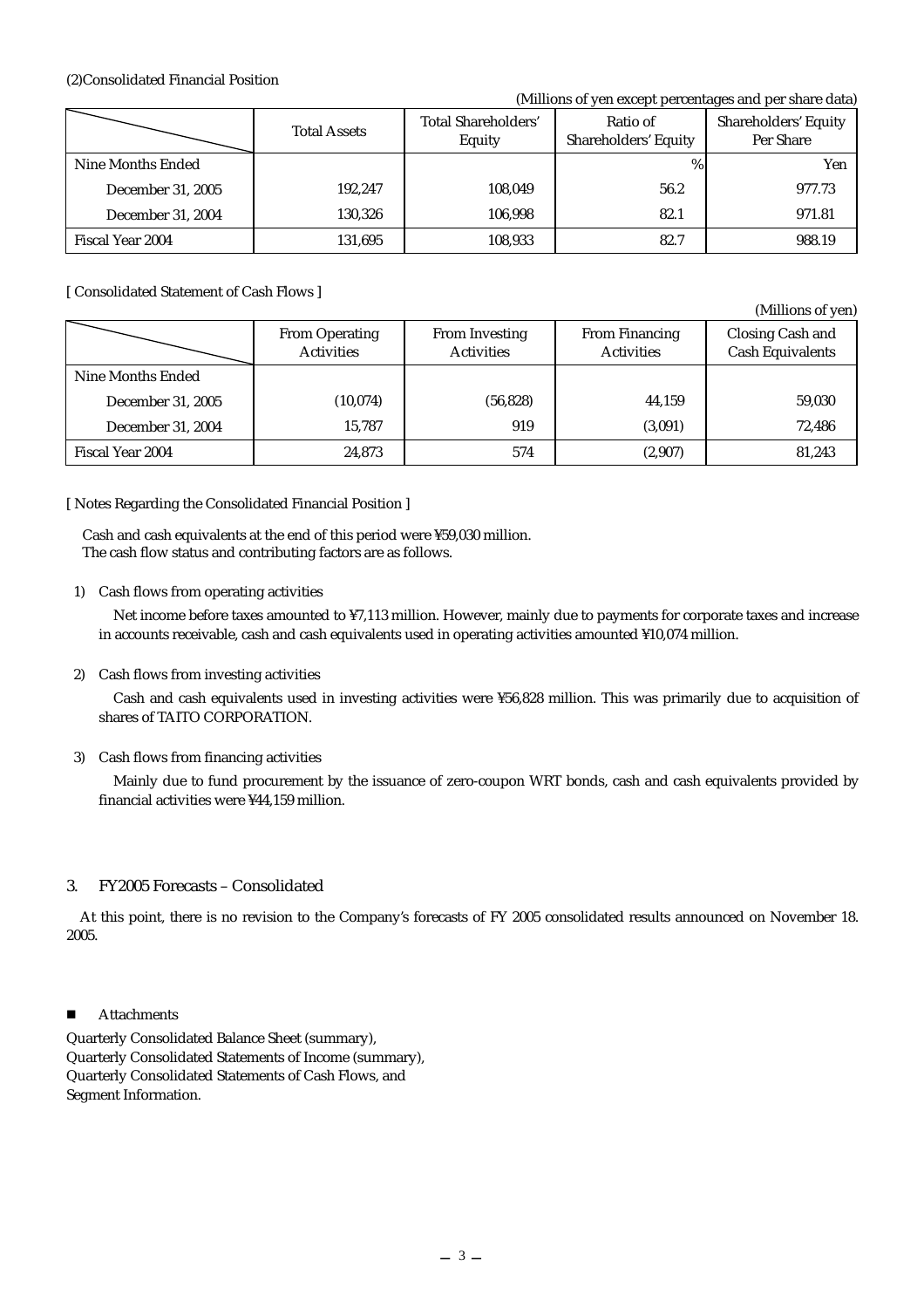(Attachment)

# **A Summary of Consolidated Balance Sheet for Nine Months Ended December 31, 2005**

(Millions of yen / %)

|                                        | FY2005 Quarterly Results  | FY2004 Quarterly Results  |           |           | (For Reference)  |
|----------------------------------------|---------------------------|---------------------------|-----------|-----------|------------------|
| Account                                | (As of December 31, 2005) | (As of December 31, 2004) | Change    |           | Fiscal Year 2004 |
|                                        |                           |                           |           |           |                  |
|                                        | Amount                    | Amount                    | Amount    | Rate      | Amount           |
| (Assets)                               |                           |                           |           |           |                  |
| <b>Current assets</b>                  |                           |                           |           |           |                  |
| 1. Cash and deposits                   | 59,035                    | 72,486                    | (13, 450) | (18.6)    | 81,243           |
| 2. Notes and accounts receivable       | 27,245                    | 14,980                    | 12,264    | 81.9      | 7,670            |
| 3. Inventories                         | 6,866                     | 1,483                     | 5,383     | 363.0     | 1,112            |
| 4. Content production account          | 14,545                    | 15,927                    | (1, 381)  | (8.7)     | 15,510           |
| 5. Deferred tax assets                 | 2,174                     | 2,024                     | 149       | 7.4       | 3,440            |
| 6. Other current assets                | 5,548                     | 926                       | 4,622     | 499.2     | 1,337            |
| Allowance for doubtful accounts        | (639)                     | (419)                     | (219)     | 52.4      | (262)            |
| Total current assets                   | 114,776                   | 107,408                   | 7,368     | 6.9       | 110,053          |
| <b>II</b> Non-current Assets           |                           |                           |           |           |                  |
| 1. Property and equipment              | 31,225                    | 8,929                     | 22,295    | 249.7     | 8,918            |
| 2. Intangible assets                   | 22,231                    | 6,342                     | 15,888    | 250.5     | 6,096            |
| 3. Investments and other asset         |                           |                           |           |           |                  |
| (1) Investment securities              |                           |                           |           |           |                  |
|                                        | 1,443                     | 1,483                     | (40)      | (2.7)     | 1,295            |
| (2) Long-term loans                    | 10                        | 10                        | $\Omega$  | 2.0       | 9                |
| (3) Rental deposits                    | 17,873                    | 2,863                     | 15,010    | 524.2     | 2,863            |
| (4) Construction cooperation fund      | 2,186                     |                           | 2,186     |           |                  |
| (5) Claim in bankrupcy                 | 2,292                     |                           | 2,292     |           |                  |
| (6) Deferred tax assets                | 3,251                     | 2,579                     | 671       | 26.0      | 1,768            |
| (7) Other                              | 1,247                     | 709                       | 538       | 75.9      | 689              |
| Allowance for doubtful accounts        | (4, 291)                  | (0)                       | (4, 290)  | 600,923.6 |                  |
| Total investments and other            |                           |                           |           |           |                  |
| assets                                 | 24,013                    | 7,645                     | 16,367    | 214.1     | 6,626            |
| Total non-current assets               | 77,470                    | 22,918                    | 54,552    | 238.0     | 21,641           |
| <b>Total assets</b>                    | 192,247                   | 130,326                   | 61,921    | 47.5      | 131,695          |
| (Liabilities)                          |                           |                           |           |           |                  |
| <b>Current liabilities</b>             |                           |                           |           |           |                  |
| 1. Notes and accounts payable          | 12,763                    | 2,822                     | 9,941     | 352.3     | 2,241            |
| 2. Other accounts payable              | 2,308                     | 1,321                     | 987       | 74.7      | 1,190            |
| 3. Accrued expenses                    | 5,744                     | 1,330                     | 4,413     | 331.6     | 1,662            |
| 4. Accrued income taxes                | 790                       | 11,096                    | (10, 305) | (92.9)    | 9,994            |
| 5. Advance payments received           | 930                       | 468                       | 462       | 98.6      | 896              |
| 6. Deposits received                   | 697                       | 552                       | 145       | 26.3      | 385              |
| 7. Reserve for bonuses                 | 923                       | 338                       | 584       | 172.5     | 1,021            |
| 8. Allowance for sales returns         | 1,199                     | 1,309                     | (110)     | (8.4)     | 1,316            |
| 9. Allowance for losses due to closure |                           |                           |           |           |                  |
|                                        | 139                       |                           | 139       |           |                  |
| of outlets                             |                           |                           |           |           |                  |
| 10. Other                              | 1,502                     | 2,231                     | (728)     | (32.6)    | 2,080            |
| Total current liabilities              | 27,000                    | 21,471                    | 5,529     | 25.8      | 20,790           |
| II Non-current liabilities             |                           |                           |           |           |                  |
| 1. Corporate bond                      | 50,000                    |                           | 50,000    |           |                  |
| 2. Allowance for retirement benefits   | 3,103                     | 1,117                     | 1,986     | 177.7     | 1,173            |
| 3. Other                               | 376                       | 137                       | 239       | 174.4     | 139              |
| Total non-current liabilities          | 53,480                    | 1,254                     | 52,225    | 4,162.5   | 1,313            |
| <b>Total liabilities</b>               | 80,481                    | 22,725                    | 57,755    | 254.1     | 22,103           |
| (Minority interests)                   |                           |                           |           |           |                  |
| Minority interests in consolidated     |                           |                           |           |           |                  |
| subsidiaries                           | 3,717                     | 601                       | 3,115     | 517.6     | 658              |
| (Shareholders' equity)                 |                           |                           |           |           |                  |
| Common stock                           | 7,757                     | 7,278                     | 479       | 6.6       | 7,433            |
| Capital surplus reserve<br>II          | 36,998                    | 36,518                    | 480       | 1.3       | 36,673           |
| <b>III</b> Retained earnings           | 63,236                    | 63,928                    | (691)     | (1.1)     | 65,561           |
| IV Unrealized gain on revaluation      |                           |                           |           |           |                  |
|                                        | 552                       | 490                       | 61        | 12.5      | 472              |
| of marketable securities               |                           |                           |           |           |                  |
| V Foreign currency translation         |                           |                           |           |           |                  |
| adjustment                             | (7)                       | (851)                     | 844       | (99.2)    | (807)            |
| VI Treasury stock                      | (489)                     | (365)                     | (123)     | 33.8      | (401)            |
| Total shareholders' equity             | 108,049                   | 106,998                   | 1,050     | 1.0       | 108,933          |
| Total liabilities, minority interests  |                           |                           |           |           |                  |
| and shareholders' equity               | 192,247                   | 130,326                   | 61,921    | 47.5      | 131,695          |
|                                        |                           |                           |           |           |                  |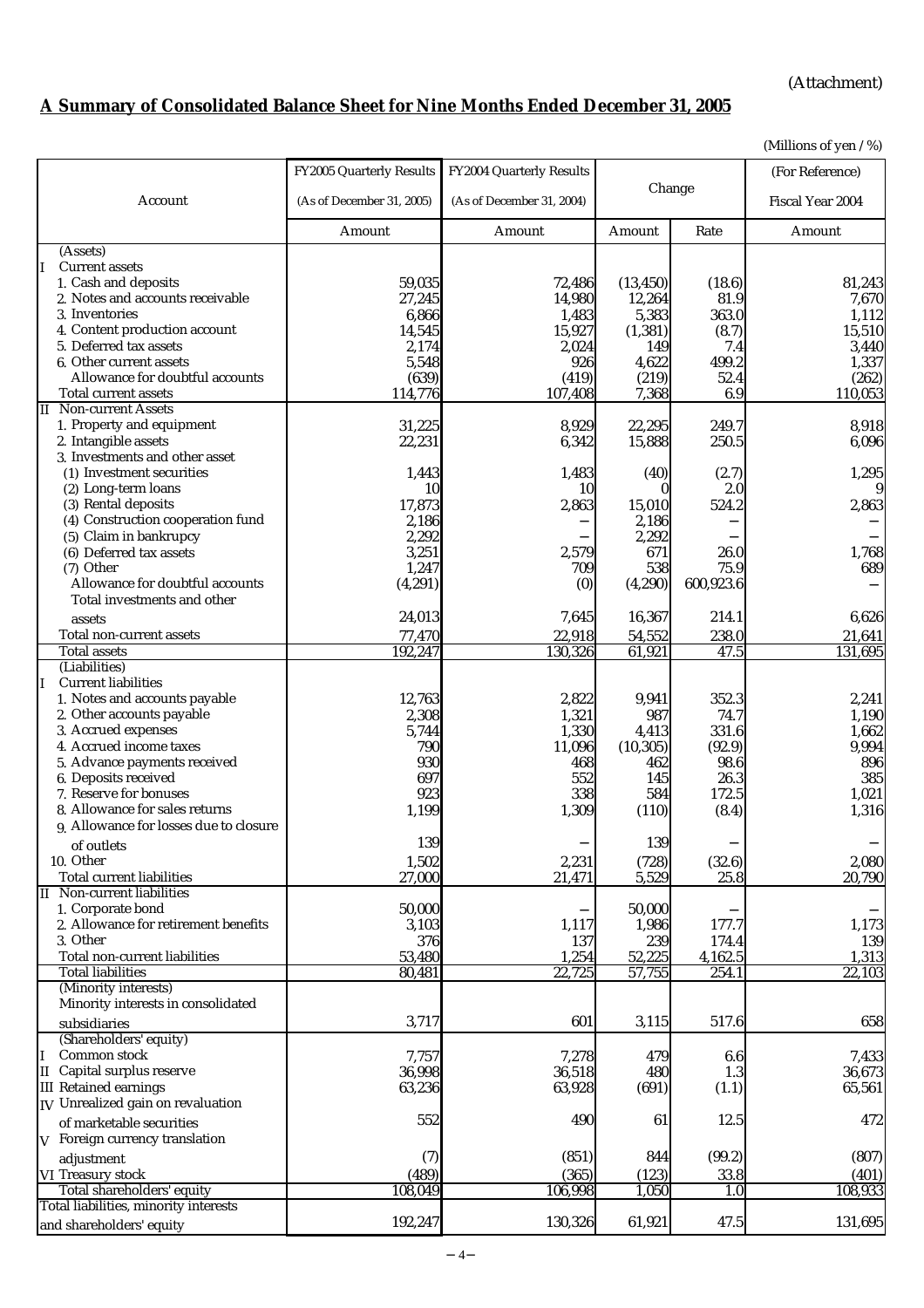## **A Summary of Consolidated Statements of Income for Nine Months Ended December 31, 2005**

|              |                                                                   |                           |                           |           |            | (Millions of yen / %) |
|--------------|-------------------------------------------------------------------|---------------------------|---------------------------|-----------|------------|-----------------------|
|              |                                                                   | FY2005 Quarterly Results  | FY2004 Quarterly Results  |           |            | (For Reference)       |
|              | Account                                                           | (As of December 31, 2005) | (As of December 31, 2004) | Change    |            | Fiscal Year 2004      |
|              |                                                                   | Amount                    | Amount                    | Amount    | Rate       | Amount                |
|              | <b>Net Sales</b>                                                  | 68.994                    | 60.931                    | 8.063     | 13.2       | 73.864                |
| $\mathbf{I}$ | Cost of sales                                                     | 37,902                    | 19,156                    | 18,745    | 97.9       | 25,703                |
|              | Gross profit<br>Reversal of allowance for sales                   | 31,091                    | 41,774                    | (10, 682) | (25.6)     | 48,161                |
|              | returns and price protection<br>Provision for allowance for sales | 1,316                     | 1,569                     | (253)     | (16.1)     | 1,569                 |
|              | return and price protection                                       | 1,199                     | 1.309                     | (110)     | (8.4)      | 1,316                 |
|              | Net gross profit                                                  | 31.208                    | 42,034                    | (10, 825) | (25.8)     | 48.414                |
|              | Selling, general and administrative                               |                           |                           |           |            |                       |
| III          | expenses                                                          | 24,873                    | 16,175                    | 8,698     | 53.8       | 21,975                |
|              | Operating income                                                  | 6,334                     | 25,859                    | (19, 524) | (75.5)     | 26,438                |
| IV           | Non-operating income                                              | 845                       | 404                       | 441       | 108.9      | 542                   |
| V            | Non-operating expenses                                            | 244                       | 468                       | (224)     | (47.8)     | 1,080                 |
|              | Recurring income                                                  | 6,936                     | 25,795                    | (18, 859) | (73.1)     | 25,901                |
| VI           | Extraordinary gain                                                | 1,359                     |                           | 1,351     | 17,116.2   | 118                   |
| VII          | <b>Extraordinary loss</b>                                         | 1,150                     | 265                       | 885       | 333.6      | 443                   |
|              | Income before income taxes and                                    |                           |                           |           |            |                       |
|              | distribution of loss in partnership                               |                           |                           |           |            |                       |
|              | (tokumei-kumiai)                                                  | 7,145                     | 25,537                    | (18, 392) | (72.0)     | 25.576                |
|              | Distribution of loss in partnership                               | 31                        | 19                        | 11        | 59.1       | 20                    |
|              | Income before income taxes                                        | 7,113                     | 25,517                    | (18, 404) | (72.1)     | 25,556                |
|              | Corporate, resident and enterprise                                | 917                       | 12,372                    | (11, 454) | (92.6)     | 11,267                |
|              | Refunded income taxes                                             | (906)                     |                           | (906)     |            |                       |
|              | Deferred income taxes                                             | 2,541                     | (192)                     | 2,734     | (1, 418.9) | (760)                 |
|              | Minority interest in consolidated                                 |                           |                           |           |            |                       |
|              | subsidiaries                                                      | 269                       | 39                        | 229       | 581.4      | 116                   |
|              | Net income                                                        | 4,291                     | 13,298                    | (9,007)   | (67.7)     | 14,932                |

### **A Summary of Consolidated Statements of Cash Flows for Nine Months Ended December 31, 2005**

|     |                                                              |                          |                                 | (Millions of yen / %) |
|-----|--------------------------------------------------------------|--------------------------|---------------------------------|-----------------------|
|     |                                                              | FY2005 Quarterly Results | <b>FY2004 Quarterly Results</b> | (For Reference)       |
|     | Account                                                      | (As of June 30, 2005)    | (As of June 30, 2004)           | Fiscal Year 2004      |
|     |                                                              | Amount                   | Amount                          | Amount                |
|     |                                                              |                          |                                 |                       |
|     | Cash flows from operating activities                         |                          |                                 |                       |
|     | Income before income taxes                                   | 7,113                    | 25,517                          | 25,556                |
|     | Depreciation and amortization                                | 3,964                    | 1,314                           | 1,814                 |
|     | Decrease (increase) in accounts receivable                   | (10, 577)                | (3,011)                         | 4,319                 |
|     | Increase (decrease) in inventories                           | 343                      | (6, 433)                        | (5,618)               |
|     | Increase (decrease) in purchase liabilities                  | 2,661                    | (399)                           | (953)                 |
|     | Increase (decrease) in accrued consumption taxes             | (657)                    | 717                             | 614                   |
|     | Increase (decrease) in other current assets                  | (1, 462)                 | 60                              | (94)                  |
|     | Increase (decrease) in other non-current assets              | (291)                    | (218)                           | (198)                 |
|     | Increase (decrease) in other current liabilities             | (983)                    | 133                             | 701                   |
|     | Income taxes paid                                            | (9, 333)                 | (2, 487)                        | (2,768)               |
|     | Other                                                        | (852)                    | 592                             | 1,500                 |
|     | Net cash provided by operating activities                    | (10,074)                 | 15,787                          | 24,873                |
| II  | Cash flows from investing activities                         |                          |                                 |                       |
|     | Payments for acquiring property, plant and equipment         | (4,662)                  | (912)                           | (1,318)               |
|     | Payments for acquiring intangible assets                     | (218)                    | (176)                           | (362)                 |
|     | Proceeds from sales of investment securities                 | 1,504                    | 2,001                           | 2,000                 |
|     | Payments for acquisition of shares in affiliates             |                          | (27)                            | (27)                  |
|     | Payments for acquisition of shares in consolidated           |                          |                                 |                       |
|     | subsidiary                                                   | (53, 752)                |                                 |                       |
|     |                                                              |                          |                                 |                       |
|     | Proceeds from return of guarantee money paid                 | 504                      | 75                              | 104                   |
|     | Payments for provision of guarantee money paid<br>Other      | (174)                    | (71)                            | (101)                 |
|     | Net cash provided by investing activities                    | (29)                     | 29<br>919                       | 280<br>574            |
|     | Cash flows from financing activities                         | (56, 828)                |                                 |                       |
| Ш   |                                                              |                          |                                 |                       |
|     | Payments for dividends                                       | (6, 398)                 | (3,212)                         | (3,300)               |
|     | Proceeds from issuance of corporate bond                     | 50,000                   |                                 |                       |
|     | Other                                                        | 558                      | 121                             | 392                   |
|     | Net cash provided by financing activities                    | 44,159                   | (3,091)                         | (2,907)               |
| IV  | Effect of exchange rate changes on cash and cash equivalents | 529                      | 194                             | 27                    |
| V   | Net (decrease) increase in cash and cash equivalents         | (22, 213)                | 13,809                          | 22,567                |
| VI  | Cash and cash equivalents at beginning of period             | 81,243                   | 58,676                          | 58,676                |
| VII | Cash and cash equivalent at period end                       | 59,030                   | 72,486                          | 81,243                |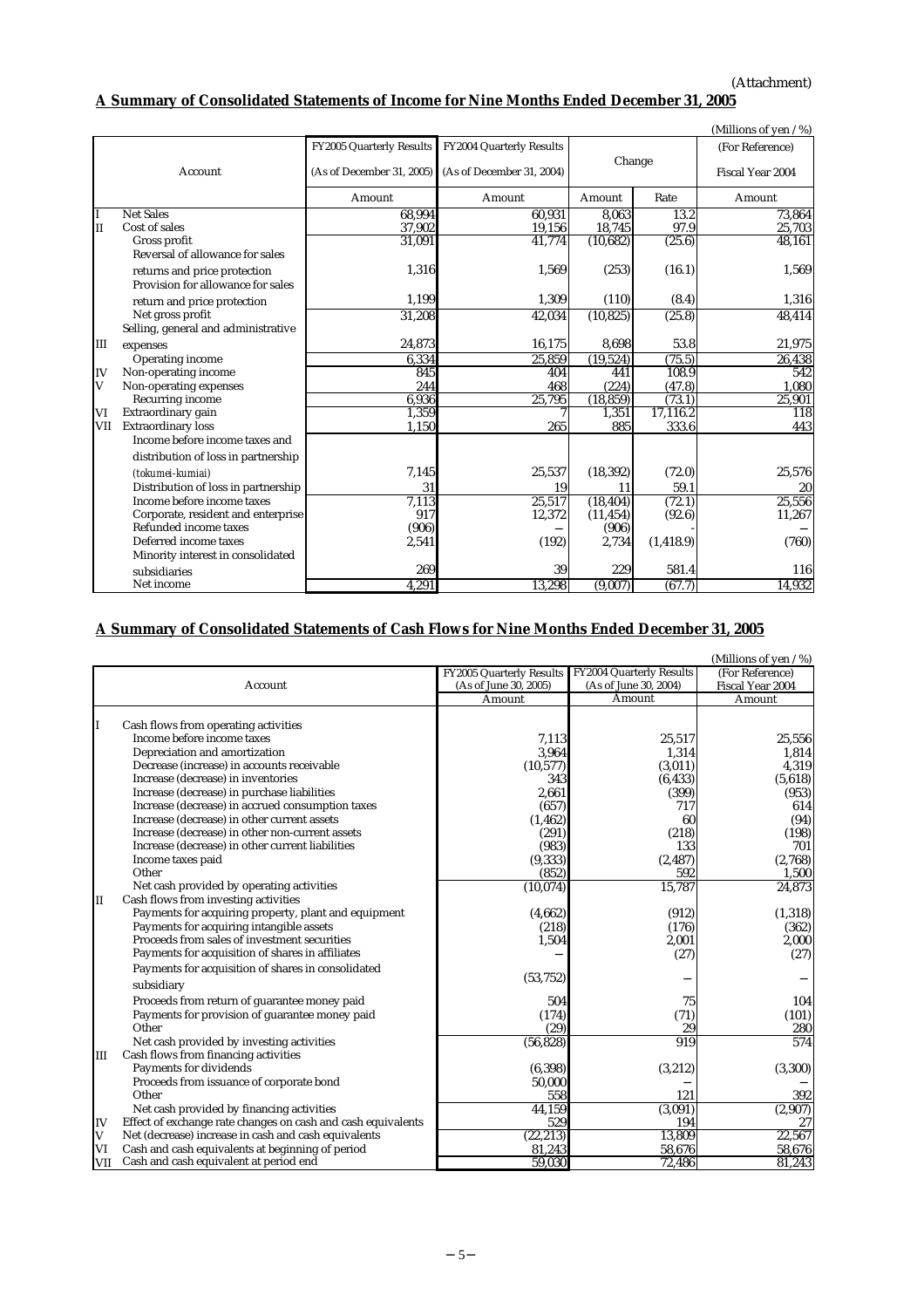#### **Segment Information**

1. Consolidated Business Segment Information

| FY2004 Quarterly Results (April 1, 2004 to December 31, 2004) |                    |                   |                                |             |       |        |                                | Millions of yen       |
|---------------------------------------------------------------|--------------------|-------------------|--------------------------------|-------------|-------|--------|--------------------------------|-----------------------|
|                                                               | Games<br>(Offline) | Games<br>(Online) | <b>Mobile Phone</b><br>Content | Publication | Other | Total  | Eliminations<br>or Unallocated | Consolidated<br>Total |
| Sales and operating income                                    |                    |                   |                                |             |       |        |                                |                       |
| Net sales                                                     |                    |                   |                                |             |       |        |                                |                       |
| (1) Sales to outside customers                                | 37.407             | 10.595            | 3.113                          | 7.698       | 2,115 | 60.931 |                                | 60,931                |
| (2) Intersegment sales                                        |                    |                   |                                |             |       |        |                                |                       |
| Total                                                         | 37,407             | 10.595            | 3.113                          | 7,698       | 2,115 | 60.931 |                                | 60,931                |
| <b>Operating expenses</b>                                     | 17,471             | 6,150             | 2,111                          | 5,332       | 1,503 | 32,570 | 2,501                          | 35,071                |
| <b>Operating income</b>                                       | 19,936             | 4,445             | 1,001                          | 2,365       | 612   | 28,360 | (2,501)                        | 25,859                |
|                                                               |                    |                   |                                |             |       |        |                                |                       |

Notes: 1. The classification of business segments is made according to the types of products and services.

|                      | 2. Major products offered by each business segment                 |
|----------------------|--------------------------------------------------------------------|
| Segment              | <b>Major Products</b>                                              |
| Games (Offline)      | Games                                                              |
| Games (Online)       | Online games                                                       |
| Mobile Phone Content | Content for mobile phones                                          |
| Publication          | Magazine comics, serial comics, game-related books                 |
| Other                | Derivative products such as character merchandise, school for game |
|                      | designers                                                          |

3. Unallocated operating expenses included in "Eliminations or Unallocated" totaled ¥2,501 million. Company, which provide services and operational support that are not allocable to specific business segments. These expenses are related to administrative departments, such as accounting and general affairs, of the

#### FY2005 Quarterly Results (April 1, 2005 to December 31, 2005) Millions of yen

|                                | Games<br>(Offline) | Games<br>(Online) | <b>Mobile Phone</b><br>Content | Publication | AM     | Other | Total  | Eliminations<br>or Unallocated | <b>Consolidated Total</b> |
|--------------------------------|--------------------|-------------------|--------------------------------|-------------|--------|-------|--------|--------------------------------|---------------------------|
| Sales and operating income     |                    |                   |                                |             |        |       |        |                                |                           |
| Net sales                      |                    |                   |                                |             |        |       |        |                                |                           |
| (1) Sales to outside customers | 21.199             | 9.623             | 3.659                          | 6.968       | 20.988 | 6.554 | 68.994 |                                | 68,994                    |
| (2) Intersegment sales         |                    |                   |                                |             |        |       |        |                                |                           |
| Total                          | 21,199             | 9.623             | 3.659                          | 6.968       | 20,988 | 6,554 | 68,994 |                                | 68,994                    |
| <b>Operating expenses</b>      | 20,225             | 5,877             | 2,922                          | 5,162       | 21,223 | 4,408 | 59,820 | 2,839                          | 62,659                    |
| Operating income               | 974                | 3.746             | 736                            | l.805       | (234)  | 2.145 | 9.174  | (2,839)                        | 6.334                     |

Notes: 1. The classification of business segments is made according to the types of products and services.

2. Major products offered by each business segment

| Segment              | <b>Major Products</b>                                                                                                                                                                                               |
|----------------------|---------------------------------------------------------------------------------------------------------------------------------------------------------------------------------------------------------------------|
| Games (Offline)      | Games                                                                                                                                                                                                               |
| Games (Online)       | Online games                                                                                                                                                                                                        |
| Mobile Phone Content | Content for mobile phones                                                                                                                                                                                           |
| Publication          | Magazine comics, serial comics, game-related books                                                                                                                                                                  |
| AM                   | Sales from TAITO's operation such as Amusement Operation and<br>Rental segment, Sales of Goods and Merchandise segment and<br>Content Services segment for the period began October 2005 and<br>ended December 2005 |
| Other                | Derivative products such as character merchandise, school for game<br>designers                                                                                                                                     |

3. Unallocated operating expenses included in "Eliminations or Unallocated" totaled ¥2,839 million. These expenses are related to administrative departments, such as accounting and general affairs, of the Company, which provide services and operational support that are not allocable to specific business segments.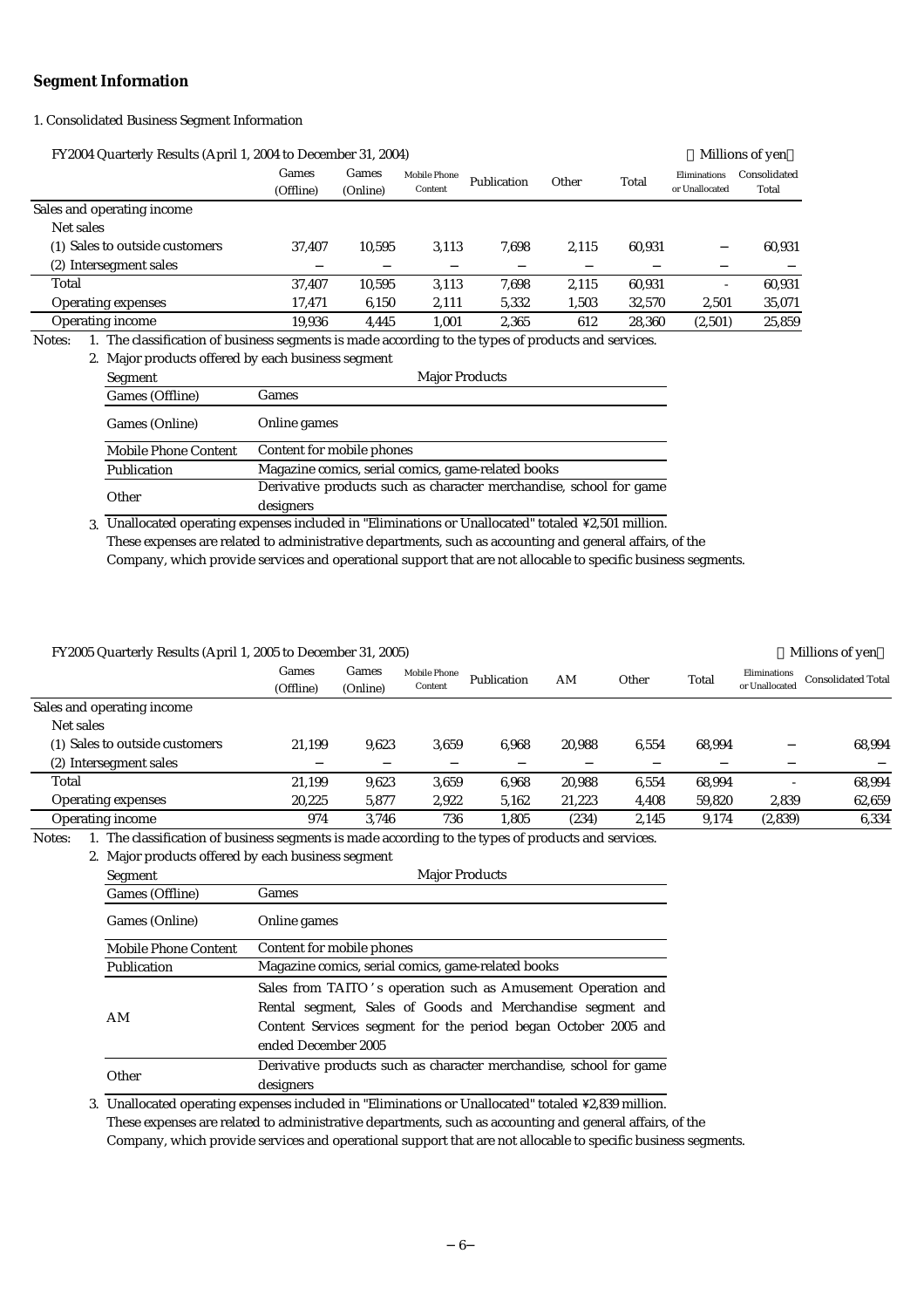#### 2. Consolidated Geographic Segment Information

| FY2004 Quarterly Results (April 1, 2004 to December 31, 2004) |        | Millions of yen  |        |      |        |                                |                       |
|---------------------------------------------------------------|--------|------------------|--------|------|--------|--------------------------------|-----------------------|
|                                                               | Japan  | North<br>America | Europe | Asia | Total  | Eliminations<br>or Unallocated | Consolidated<br>Total |
| Sales and operating income                                    |        |                  |        |      |        |                                |                       |
| Net sales                                                     |        |                  |        |      |        |                                |                       |
| (1) Sales to outside customers                                | 53.203 | 9.588            | 680    | 614  | 64.086 | (3, 155)                       | 60.931                |
| (2) Intersegment sales                                        |        |                  |        |      |        |                                |                       |
| Total                                                         | 53.203 | 9.588            | 680    | 614  | 64.086 | (3, 155)                       | 60,931                |
| Operating expenses                                            | 28.988 | 7.929            | 701    | 608  | 38.226 | (3, 155)                       | 35,071                |
| Operating income (loss)                                       | 24.215 | 1.659            | (21)   | 5    | 25.859 |                                | 25,859                |

Notes: 1. The classification of geographic segments is made according to geographical distances.

2. Main countries included in each segment:

(1)North America………the United States of America

(2)Europe………United Kingdom

(3)Asia………China

3. There are no unallocated operating expenses included in "Eliminations or Unallocated."

| FY2005 Quarterly Results (April 1, 2005 to December 31, 2005) |        |                  |        |       |        |                                | Millions of yen       |  |
|---------------------------------------------------------------|--------|------------------|--------|-------|--------|--------------------------------|-----------------------|--|
|                                                               | Japan  | North<br>America | Europe | Asia  | Total  | Eliminations<br>or Unallocated | Consolidated<br>Total |  |
| Sales and operating income                                    |        |                  |        |       |        |                                |                       |  |
| Net sales                                                     |        |                  |        |       |        |                                |                       |  |
| (1) Sales to outside customers                                | 59.729 | 7.132            | 311    | 1.821 | 68.994 |                                | 68.994                |  |
| (2) Intersegment sales                                        | 2.013  | 406              | 287    |       | 2.707  | (2,707)                        |                       |  |
| Total                                                         | 61.742 | 7.539            | 598    | 1.821 | 71.701 | (2,707)                        | 68,994                |  |
| <b>Operating expenses</b>                                     | 56,816 | 6,893            | 498    | 1,159 | 65,367 | (2,707)                        | 62,659                |  |
| Operating income                                              | 4.926  | 645              | 100    | 662   | 6.334  |                                | 6.334                 |  |

Notes: 1. The classification of geographic segments is made according to geographical distances.

2. Main countries included in each segment:

(1)North America………the United States of America

(2)Europe………United Kingdom

(3)Asia………China South Korea

3. There are no unallocated operating expenses included in "Eliminations or Unallocated."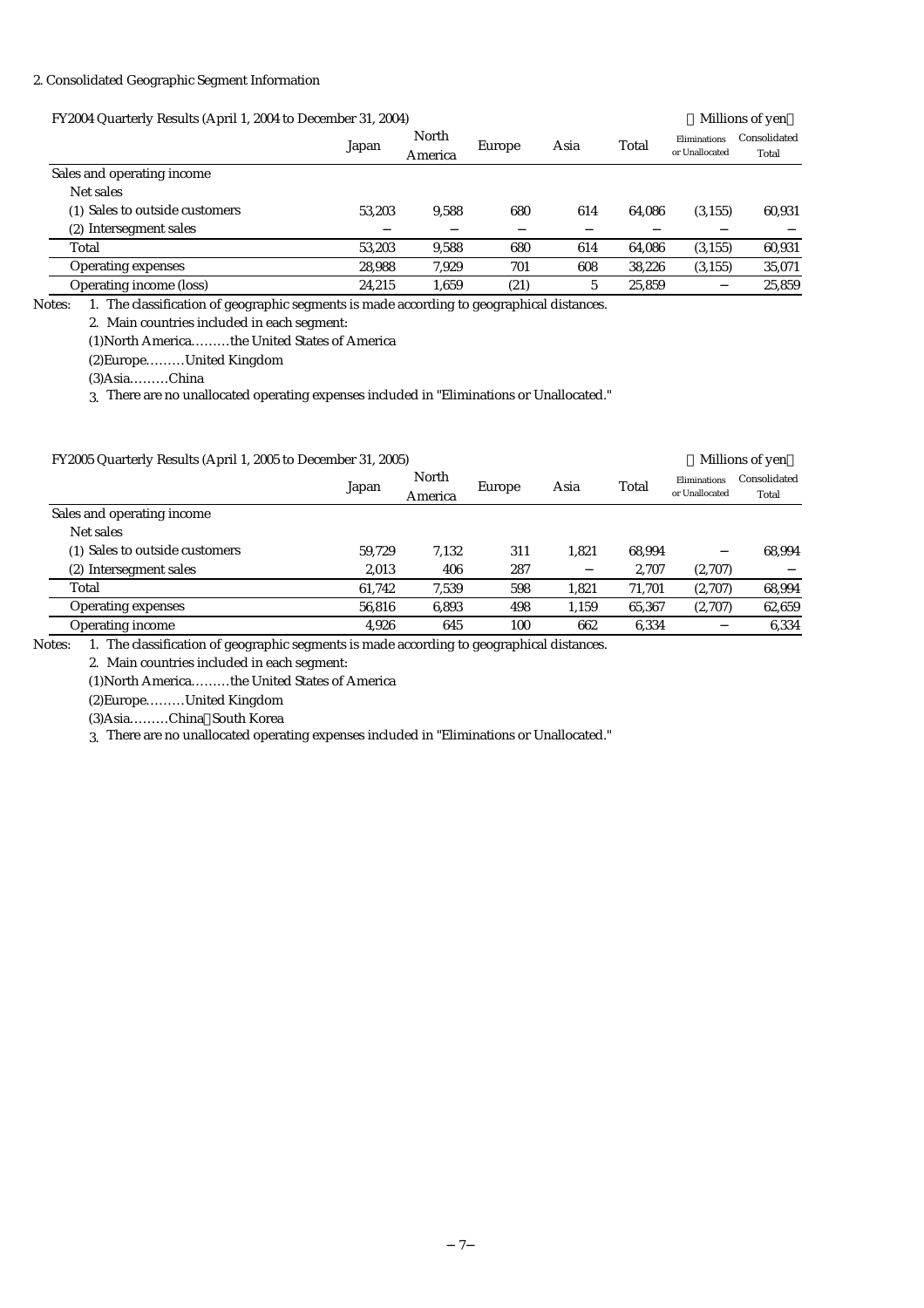For Reference

# October 1, 2005 to December 31, 2005 **Summary of Consolidated Financial Statements Segment Information**

# **SQUARE ENIX.**

January 30, 2005

The following consolidated statements of income, consolidated statements of cash flows, and segment information were figured by the balance between the consolidated financial results for the nine-month period ended December 31, 2005 and for the first-half period ended September 30, 2005.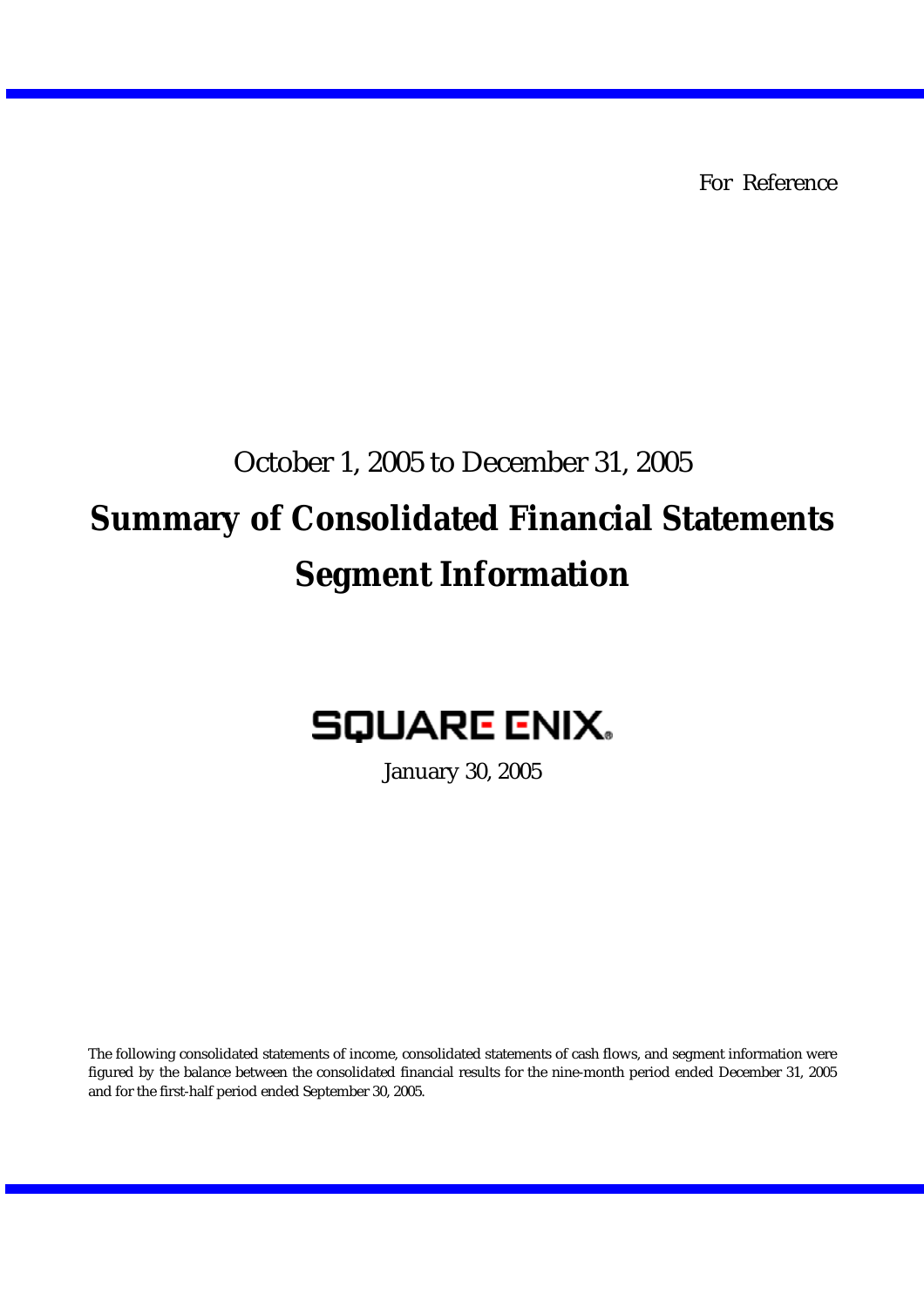#### A Summary of Consolidated Balance Sheet

Comparison between balance sheet as of September 30, 2005 and as of December 31, 2005

(Millions of yen / %)

| Account                                                                   | As of December 31, 2005 | As of September 30, 2005 | Change           |                  |  |
|---------------------------------------------------------------------------|-------------------------|--------------------------|------------------|------------------|--|
|                                                                           | Amount                  | Amount                   | Amount           | Rate             |  |
| (Assets)                                                                  |                         |                          |                  |                  |  |
| II.<br><b>Current assets</b>                                              |                         |                          |                  |                  |  |
| 1. Cash and deposits<br>2. Notes and accounts receivable                  | 59,035<br>27,245        | 53,489<br>18,267         | 5,546<br>8,977   | 10.4<br>49.1     |  |
| 3. Inventories                                                            | 6,866                   | 6,182                    | 684              | 11.1             |  |
| 4. Content production account                                             | 14,545                  | 16,173                   | (1,628)          | (10.1)           |  |
| 5. Deferred tax assets                                                    | 2,174                   | 3,959                    | (1,785)          | (45.1)           |  |
| 6. Other current assets<br>Allowance for doubtful accounts                | 5,548                   | 3,457                    | 2,090            | 60.5             |  |
| Total current assets                                                      | (639)<br>114,776        | (584)<br>100,945         | (55)<br>13,831   | 9.4<br>13.7      |  |
| <b>II</b> Non-current Assets                                              |                         |                          |                  |                  |  |
| 1. Property, plant and equipment                                          | 31,225                  | 30,116                   | 1,109            | 3.7              |  |
| 2. Intangible assets                                                      | 22,231                  | 22,823                   | (592)            | (2.6)            |  |
| 3. Investments and other asset<br>(1) Investment securities               |                         |                          |                  |                  |  |
| (2) Long-term loans                                                       | 1,443<br>10             | 1,116<br>11              | 327<br>(0)       | 29.3<br>(8.6)    |  |
| (3) Rental deposits                                                       | 17,873                  | 18,087                   | (214)            | (1.2)            |  |
| (4) Construction cooperation fund                                         | 2,186                   | 2,325                    | (138)            | (6.0)            |  |
| (5) Claim in bankrupcy                                                    | 2,292                   | 2,308                    | (15)             | (0.7)            |  |
| (6) Deferred tax assets                                                   | 3,251                   | 3,328                    | (77)             | (2.3)            |  |
| (7) Other                                                                 | 1,247                   | 1,212                    | 35               | 2.9              |  |
| Allowance for doubtful accounts<br>Total investments and other            | (4, 291)                | (4,299)                  | 7                | (0.2)            |  |
| assets                                                                    | 24,013                  | 24,090                   | (76)             | (0.3)            |  |
| <b>Total fixed assets</b>                                                 | 77,470                  | 77,030                   | 439              | 0.6              |  |
| <b>Total assets</b>                                                       | 192,247                 | 177,976                  | 14,270           | 8.0              |  |
| (Liabilities)                                                             |                         |                          |                  |                  |  |
| <b>Current liabilities</b><br>II                                          |                         |                          |                  |                  |  |
| 1. Notes and accounts payable                                             | 12,763                  | 10,121                   | 2,642            | 26.1             |  |
| 2. Short-term borrowings<br>3. Other accounts payable                     | 2,308                   | 40,000<br>2,375          | (40,000)<br>(66) | (100.0)<br>(2.8) |  |
| 4. Accrued expenses                                                       | 5,744                   | 5,544                    | 199              | 3.6              |  |
| 5. Accrued income taxes                                                   | 790                     | 534                      | 255              | 47.8             |  |
| 6. Advance payments received                                              | 930                     | 832                      | 98               | 11.8             |  |
| 7. Deposits received                                                      | 697                     | 403                      | 294              | 73.1             |  |
| 8. Reserve for bonuses                                                    | 923                     | 1,698                    | (774)            | (45.6)           |  |
| 9. Allowance for sales returns<br>10. Allowance for losses due to closure | 1,199                   | 1,118                    | 81               | 7.3              |  |
| of outlets                                                                | 139                     | 139                      |                  | 0.0              |  |
| 11. Other                                                                 | 1,502                   | 972                      | 530              | 54.6             |  |
| Total current liabilities                                                 | 27,000                  | 63,739                   | (36, 738)        | (57.6)           |  |
| <b>II</b> Non-current liabilities                                         |                         |                          |                  |                  |  |
| 1. Corporate bond                                                         | 50,000                  |                          | 50,000           |                  |  |
| 2. Allowance for retirement benefits<br>3. Other                          | 3,103                   | 3,239                    | (136)            | (4.2)            |  |
| <b>Total fixed liabilities</b>                                            | 376<br>53,480           | 338<br>3,578             | 38<br>49,901     | 11.2<br>1,394.6  |  |
| <b>Total liabilities</b>                                                  | 80,481                  | 67,318                   | 13,162           | 19.6             |  |
| (Minority interests)                                                      |                         |                          |                  |                  |  |
| Minority interests in consolidated                                        |                         |                          |                  |                  |  |
| subsidiaries                                                              | 3,717                   | 4,211                    | (494)            | (11.7)           |  |
| (Shareholders' equity)                                                    |                         |                          |                  |                  |  |
| Common stock<br>I                                                         | 7,757                   | 7,684                    | 73               | 1.0              |  |
| II Capital surplus reserve<br><b>III</b> Retained earnings                | 36,998<br>63,236        | 36,925<br>62,252         | 73<br>984        | 0.2<br>1.6       |  |
| IV Unrealized gain on revaluation                                         |                         |                          |                  |                  |  |
| of marketable securities                                                  | 552                     | 380                      | 171              | 45.1             |  |
| V Foreign currency translation                                            |                         |                          |                  |                  |  |
| adjustment                                                                | (7)                     | (327)                    | 320              | (97.8)           |  |
| VI Treasury stock                                                         | (489)                   | (468)                    | (20)             | 4.3              |  |
| Total shareholders' equity                                                | 108,049                 | 106,446                  | ,602             | 1.5              |  |
| Total liabilities, minority interests                                     |                         |                          |                  |                  |  |
| and shareholders' equity                                                  | 192,247                 | 177,976                  | 14,270           | 8.0              |  |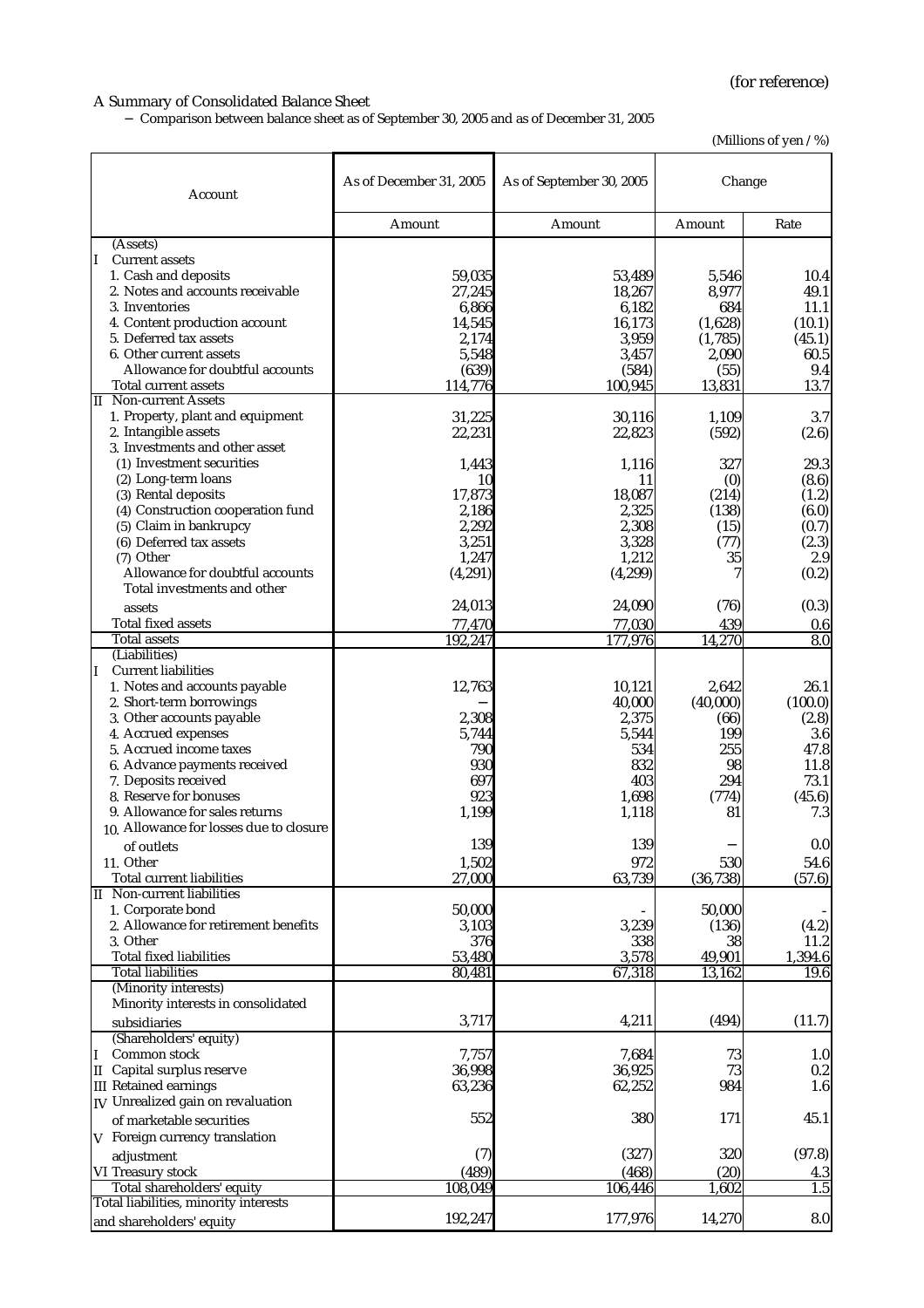#### A Summary of Consolidated Statements of Income

Total amount during October 1, 2005 to December 31, 2005

|            |                                                                                            | (Millions of yen / %)                   |
|------------|--------------------------------------------------------------------------------------------|-----------------------------------------|
|            | Account                                                                                    | October 1, 2005 to<br>December 31, 2005 |
|            |                                                                                            | Amount                                  |
| -1         | <b>Net Sales</b>                                                                           | 41,903                                  |
| H          | Cost of sales                                                                              | 24,729                                  |
|            | Gross profit                                                                               | 17,173                                  |
|            | Reversal of allowance for sales returns and price protection                               |                                         |
|            | Provision for allowance for sales return and price protection                              | 81                                      |
|            | Net gross profit                                                                           | 17,092                                  |
| Ш          | Selling, general and administrative expenses                                               | 13,242                                  |
|            | Operating income                                                                           | 3,850                                   |
| IV         | Non-operating income                                                                       | 524                                     |
| V          | Non-operating expenses                                                                     | 168                                     |
|            | Recurring income                                                                           | 4,205                                   |
| VI         | Extraordinary gain                                                                         | (62)                                    |
| <b>VII</b> | <b>Extraordinary loss</b>                                                                  | 166                                     |
|            | Income before income taxes and distribution of loss in partnership <i>(tokumei-kumiai)</i> | 3,977                                   |
|            | Distribution of loss in partnership                                                        | 9                                       |
|            | Income before income taxes                                                                 | 3,967                                   |
|            | Corporate, resident and enterprise taxes                                                   | 501                                     |
|            | Refunded income taxes                                                                      |                                         |
|            | Deferred income taxes                                                                      | 1,369                                   |
|            | Minority interest in consolidated subsidiaries                                             |                                         |
|            | Net income                                                                                 | 2,088                                   |

### A Summary of Consolidated Statements of Cash Flows

Total amount during October 1, 2005 to December 31, 2005

|              | Total amount during October 1, 2005 to December 31, 2005      | (Millions of yen / %) |
|--------------|---------------------------------------------------------------|-----------------------|
|              |                                                               | October 1, 2005 to    |
|              | Account                                                       | December 31, 2005     |
|              |                                                               | Amount                |
|              |                                                               |                       |
| I            | Cash flows from operating activities                          |                       |
|              | Income before income taxes                                    | 3,967                 |
|              | Depreciation and amortization                                 | 3,114                 |
|              | Decrease (increase) in accounts receivable                    | (8, 836)              |
|              | Increase (decrease) in inventories                            | 974                   |
|              | Increase (decrease) in purchase liabilities                   | 2,541                 |
|              | Increase (decrease) in accrued consumption taxes              | 321                   |
|              | Increase (decrease) in other current assets                   | (1, 409)              |
|              | Increase (decrease) in other non-current assets               | 13                    |
|              | Increase (decrease) in other current liabilities              | 366                   |
|              | Income taxes paid                                             | (309)                 |
|              | Other                                                         | 73                    |
|              | Net cash provided by operating activities                     | 817                   |
| $\mathbf{I}$ | Cash flows from investing activities                          |                       |
|              | Payments for acquiring property, plant and equipment          | (4, 154)              |
|              | Payments for acquiring intangible assets                      | (191)                 |
|              | Proceeds from sales of investment securities                  |                       |
|              | Payments for acquisition of shares in affiliates              |                       |
|              | Payments for acquisition of shares in consolidated subsidiary | (608)                 |
|              | Proceeds from return of guarantee money paid                  | 482                   |
|              | Payments for provision of guarantee money paid                | (127)                 |
|              | Other                                                         | (46)                  |
|              | Net cash provided by investing activities                     | (4,645)               |
| Ш            | Cash flows from financing activities                          |                       |
|              | Payments for dividends                                        | (905)                 |
|              |                                                               | (40,000)              |
|              | Proceeds from issuance of corporate bond                      | 50,000                |
|              | Other                                                         | 126                   |
|              | Net cash provided by financing activities                     | 9,220                 |
| IV           | Effect of exchange rate changes on cash and cash equivalents  | 153                   |
| V            | Net (decrease) increase in cash and cash equivalents          | 5,546                 |
| VI           | Cash and cash equivalents at beginning of period              | 53,484                |
| <b>VII</b>   | Cash and cash equivalent at period end                        | 59,030                |